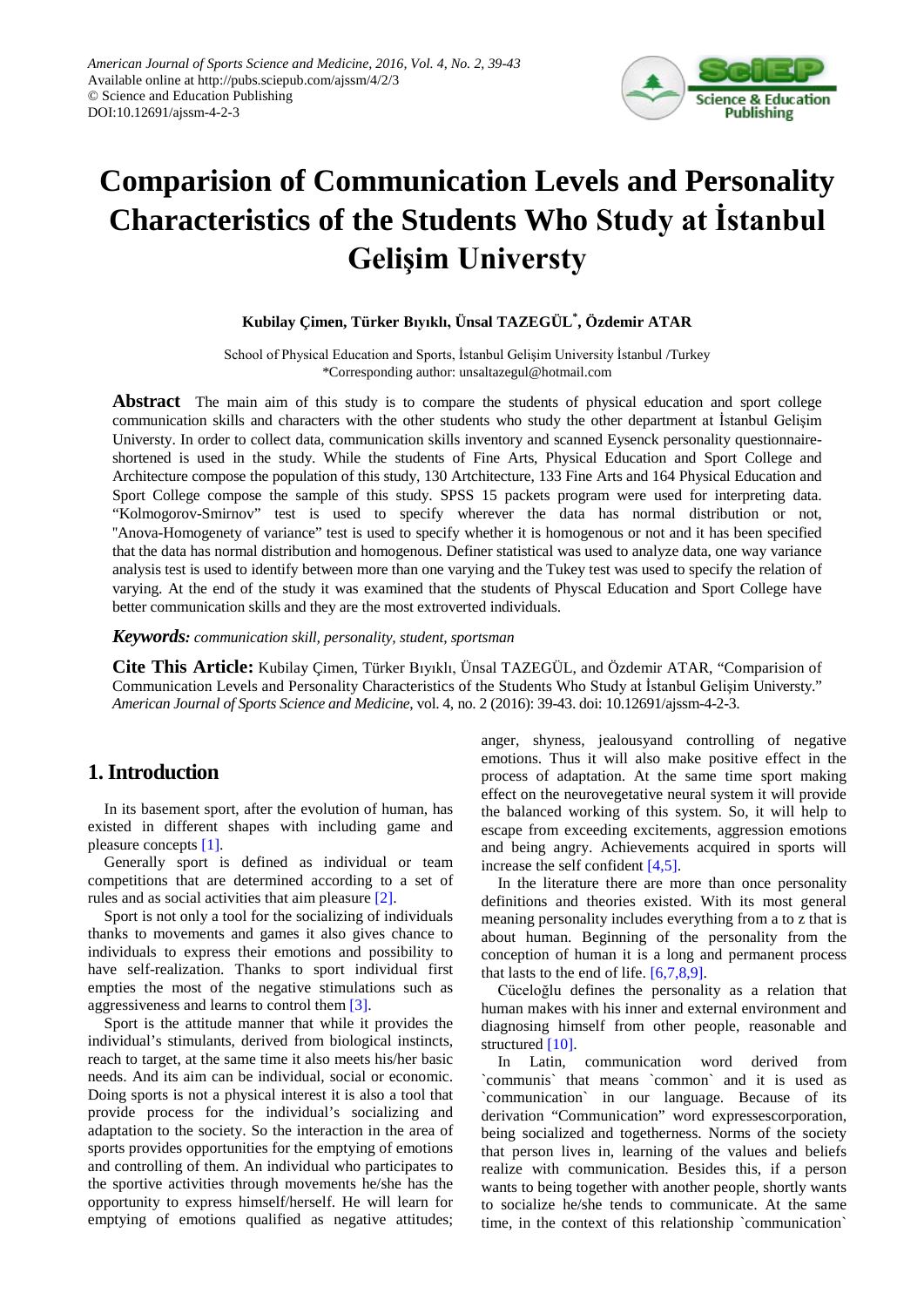expresses making connection. The word has a wide meaning and it associates the communication-socializing relationship. Yet, in our language, with a narrow meaning the word `iletişim` expresses socializing in the basement of the word `communication[` \[11\].](#page-4-6)

In the literature communication notion has different definitions. According to a definition it is; transmitting of the knowledge from one place to other place in the form of symbols, signs, behaviors, mimics [\[12\].](#page-4-7)

According to another definition, communication is a process that reaching of a knowledge, news to the other unit, creating an effect on it and turning back to first unit [\[13\].](#page-4-8)

In the literature although there were different definitions used it is seen that they are similar to this. Difference that grabs attention in the definitions occurs with the transmitting of the knowledge to the second unit then it turns back to the first unitand including of this situation to the definition. Importance of the communication in human life is related to it functions that make easy the human life and socializing process. The basic function of the communication is the function of information providing. Information was required to be socialized and making good relationship with environment and individual reaches to information with communicating. Decision making process was closely related to reaching enough and right information and in this context communication is also important for decision making process. Another function of communication was convincing and impressing function. In the convincing and impressing the aim is the changing of the other side. In convincing contrary changing is expected on the individual through his demands, thoughts and attitudes, but in the impressing there was change expected for the person not contrasts with demands and attitudes. Learning process also requires communication. Being connective is another function of communication. It is the communication that provides people together in the society and continuing of relations [\[14\].](#page-4-9)

## **2. Method**

#### **2.1. Population and Sample**

While the students of Fine Arts, Physical Education and Sport College and Architecture compose the population of this study, 130 Architecture, 133 Fine Arts and 164 Physical Education and Sport College compose the sample of this study. Ages of the studetns who participated to the study vary between 19-25. 125 students study at first grade, 112 students study at second grade, 98 students study at third grade and 92 students study at fourth grade.

#### **2.2. Data Collection Tool**

Communication Skills inventory was improved and used firstly by Balcı (1996). Inventory's first edition's article numbers are 70 and its reliability and validity work was done. The inventory was after applied to 500 university students and in the result of factor analysis article numbers were decreased to 45 [\[15\].](#page-4-10)

Inventory evaluates mental, sensual and behavioral communication skills. There are 15 matters which evaluate every terms. As below indicated it is shown every terms;

Mental: 1,3,6,12,15,17,18,20,24,28,30,33,37,43,45

Sensual: 5,9,11,26,27,29,31,34,35,36,38,39,40,42,44

#### Behavioral: 2,4,7,8,10,13,14,16,19,21,22,23,25,32,41 [\[14\].](#page-4-9)

#### **Reviewed Eysenck Personality Questionnaire - Brief Form (EKA-GGK);**

Eysenck Personality Questionnaire and the brief form of the same questionnaire (48-item) and introduced the EKA-GGK. In terms of its application in Turkey, the relevant reliability and validity study for this introduced questionnaire was conducted by Karancı et al. Internal consistency of the scale was determined for the following scales at:

Extroversion 0.78; Neuroticism 0.65; Psychoticism 0.42; and Falsity 0.64.

Test-retest reliability:

Extroversion 0.84, Neuroticism 0.82, Psychoticism 0.69, and Falsity 0.69.

This questionnaire, in which each factor is evaluated based on 6 options, requires respondents to give yes (1) / no (2) answers to 24 questions. The score that can be gained for each personality characteristic could be in the range of  $0 - 6$ .

Simple-structured nature of the test enhanced its practicability value [\[15\].](#page-4-10)

Sub-dimensions and the relevant explanations of the Eysenck Personality Questionnaire were provided below.

Psychoticism; Persons distressing and causing troubles to others,

Extroversion; Social and funny persons,

Neuroticism; Anxious, negative and resentful persons [\[16\].](#page-4-11)

#### **2.3. Interpreting Data**

15 packet programs were used for interpreting data. In order to learn whether data has normal range or not the "Kolmogorov Smirnov" test was used and it was determined that all data have normal range. After that in order to evaluate whether the data are homegeneous or not the "Anova-Homogenety of variance" test was used and it was determined that all data are homogeneous. After this first evaluation it has been decided to use parametric test method for analyzing statistical data. The "One-Way Anova" test was used to identify differences between definer statistical and more than one versions and the "Tukey" test was used to identify differences versions

## **3. Findings**

**Table 1. Definer Statistical Findings**

<span id="page-1-0"></span>

|                    |              | N   | Mean    | Std. Deviation |
|--------------------|--------------|-----|---------|----------------|
|                    | Pesa         | 164 | 52,6037 | 7.36233        |
| Mental             | Fine Arts    | 133 | 52.5564 | 6.25883        |
|                    | Architecture | 130 | 52,3538 | 6,45661        |
|                    | Pesa         | 164 | 48,1707 | 7.95587        |
| Sensual            | Fine Arts    | 133 | 48,1353 | 6.99002        |
|                    | Architecture | 130 | 49,1538 | 6.39823        |
|                    | Pesa         | 164 | 52.5427 | 7.49425        |
| <b>Behavioural</b> | Fine Arts    | 133 | 52.6165 | 5.84875        |
|                    | Architecture | 130 | 51.8615 | 7.05323        |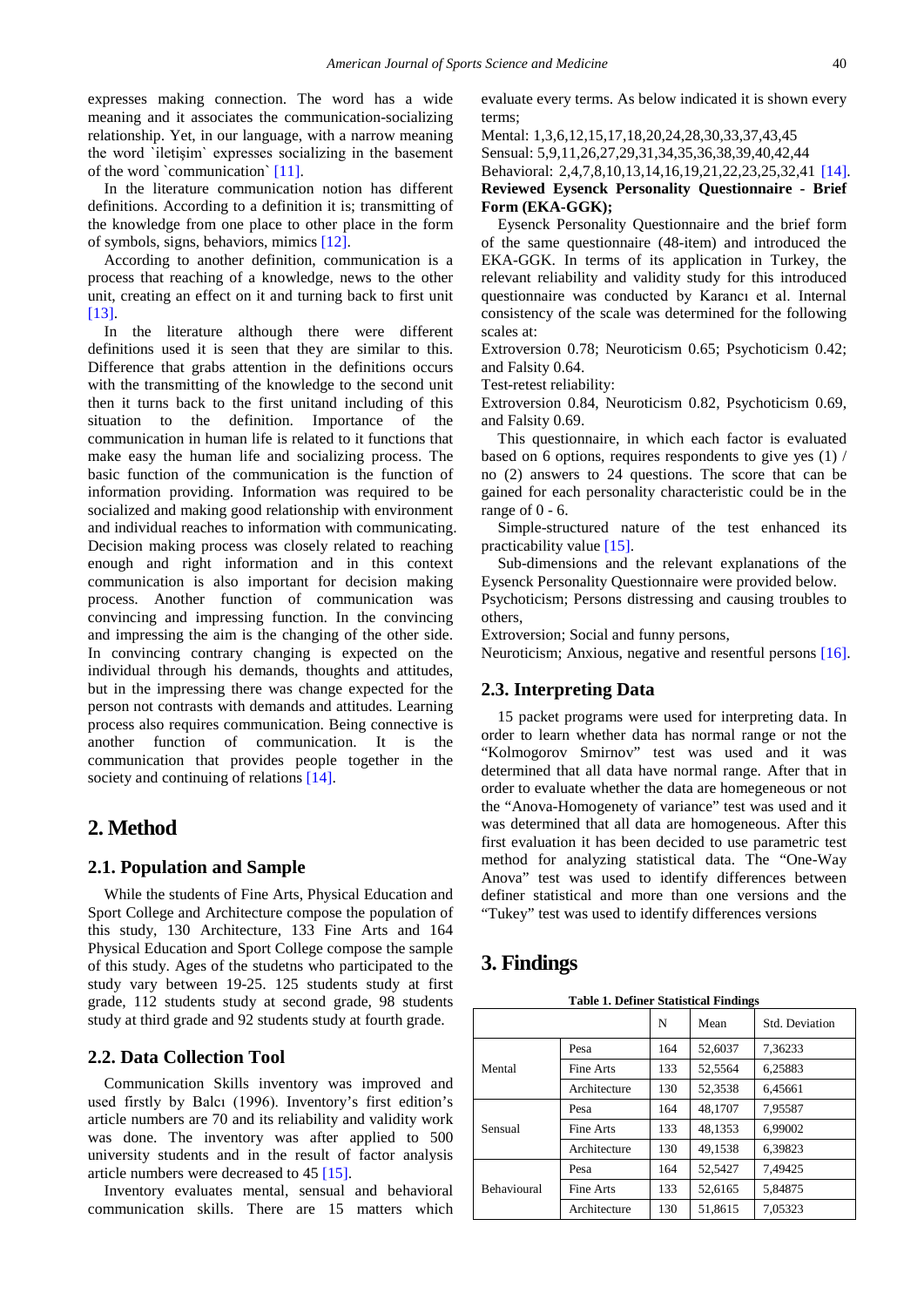When [Table 1](#page-1-0) is analyzed it is identified that in terms of mental, the students of Physical Education and Sport Colleges have higher score than the other students. In terms of sensual, the students of Architecture have the highest score and in terms of behavioral the students of Fine Arts have the highest score

<span id="page-2-0"></span>

| Table 2. One-Way Analysis of Variance |                       |                |     |             |      |       |  |
|---------------------------------------|-----------------------|----------------|-----|-------------|------|-------|--|
|                                       |                       | Sum of Squares | Df  | Mean Square | F    | Sig.  |  |
| Mental                                | Between Groups        | 4.891          |     | 2.446       | ,053 | .948  |  |
|                                       | Within Groups         | 19383,788      | 424 | 45,716      |      |       |  |
|                                       | Between Groups        | 90.326         |     | 45,163      | .869 | .420  |  |
| Sensual                               | Within Groups         | 22047.706      | 424 | 51.999      |      |       |  |
| <b>Behavioural</b>                    | Between Groups        | 46,525         |     | 23,263      | .491 | .612  |  |
|                                       | Within Groups         | 20087,653      | 424 | 47,377      |      |       |  |
| <b>Total Communication</b>            | <b>Between Groups</b> | ,290           |     | ,145        | ,000 | 1,000 |  |
|                                       | Within Groups         | 137834,150     | 424 | 325,081     |      |       |  |

When variance analysis in the [Table 2](#page-2-0) was examined it was determined that statistically there was a meaningless difference in all dimensions.

| Table 3. Tukey Test's Communication Skills sub Dimensions Comparison According to Departments |  |  |  |
|-----------------------------------------------------------------------------------------------|--|--|--|
|                                                                                               |  |  |  |

<span id="page-2-1"></span>

| Dependent Variable                 |              | Mean Difference (I-J) | Std. Error | Sig.    |       |
|------------------------------------|--------------|-----------------------|------------|---------|-------|
|                                    | Pesa         | Fine Arts             | ,04727     | ,78898  | .998  |
|                                    |              | Architecture          | ,24981     | .79399  | .947  |
| Mental                             | Fine Arts    | Pesa                  | $-.04727$  | .78898  | .998  |
|                                    |              | Architecture          | ,20254     | .83391  | .968  |
|                                    | Architecture | Pesa                  | $-.24981$  | .79399  | .947  |
|                                    |              | Fine Arts             | $-.20254$  | .83391  | .968  |
|                                    | Pesa         | Fine Arts             | ,03539     | ,84145  | ,999  |
|                                    |              | Architecture          | $-0.98311$ | ,84680  | .477  |
| Sensual                            | Fine Arts    | Pesa                  | $-0.03539$ | ,84145  | .999  |
|                                    |              | Architecture          | $-1,01851$ | .88936  | ,487  |
|                                    | Architecture | Pesa                  | .98311     | ,84680  | ,477  |
|                                    |              | Fine Arts             | 1,01851    | ,88936  | ,487  |
|                                    | Pesa         | <b>Fine Arts</b>      | $-.07386$  | ,80318  | .995  |
|                                    |              | Architect             | ,68114     | ,80828  | .677  |
| Behavioural                        | Fine Arts    | Pesa                  | ,07386     | ,80318  | .995  |
|                                    |              | Architecture          | ,75500     | ,84891  | .647  |
|                                    | Architecture | Pesa                  | $-.68114$  | ,80828  | .677  |
|                                    |              | Fine Arts             | $-0.75500$ | ,84891  | .647  |
|                                    | Pesa         | Fine Arts             | ,00880     | 2,10390 | 1,000 |
|                                    |              | Architect             | $-0.05216$ | 2,11727 | 1,000 |
| <b>General Communication Skill</b> | Fine Arts    | Pesa                  | $-.00880$  | 2,10390 | 1,000 |
|                                    |              | Architecture          | $-.06096$  | 2,22370 | 1,000 |
|                                    |              | Pesa                  | ,05216     | 2,11727 | 1,000 |
|                                    | Architecture | Fine Arts             | ,06096     | 2,22370 | 1,000 |

When the Tukey test results in the [Table 3](#page-2-1) were examined it was determined that there was a statistically meaningless difference between all of the communication skills sub dimensions and in all departments.

| Table 4. Definer Statistic Finding that Shows the Score of Personality Sub Dimensions |  |  |  |
|---------------------------------------------------------------------------------------|--|--|--|
|---------------------------------------------------------------------------------------|--|--|--|

<span id="page-2-2"></span>

|              |              | N   | Mean   | Std. Deviation |
|--------------|--------------|-----|--------|----------------|
|              | Pesa         | 164 | 3,1159 | 1,24042        |
| Psychoticism | Fine Arts    | 133 | 3,0602 | 1,10618        |
|              | Architecture | 130 | 3,3692 | 1,11466        |
|              | Pesa         | 164 | 3,5671 | 1,06898        |
| Extroversion | Fine Arts    | 133 | 3,5188 | 1,13218        |
|              | Architecture | 130 | 3,3846 | 1,23505        |
|              | Pesa         | 164 | 2,9939 | 1,72849        |
| Neuroticism  | Fine Arts    | 133 | 3,4436 | 1,62095        |
|              | Architecture | 130 | 3,6077 | 1,63060        |

When [Table 4](#page-2-2) was examined in terms of psychoticism, the students of Architecture hold first places, in terms of Extroversion the students of Physical Education and Sport College hold first places and in terms of Neuroticism the students of Architecture hold first places.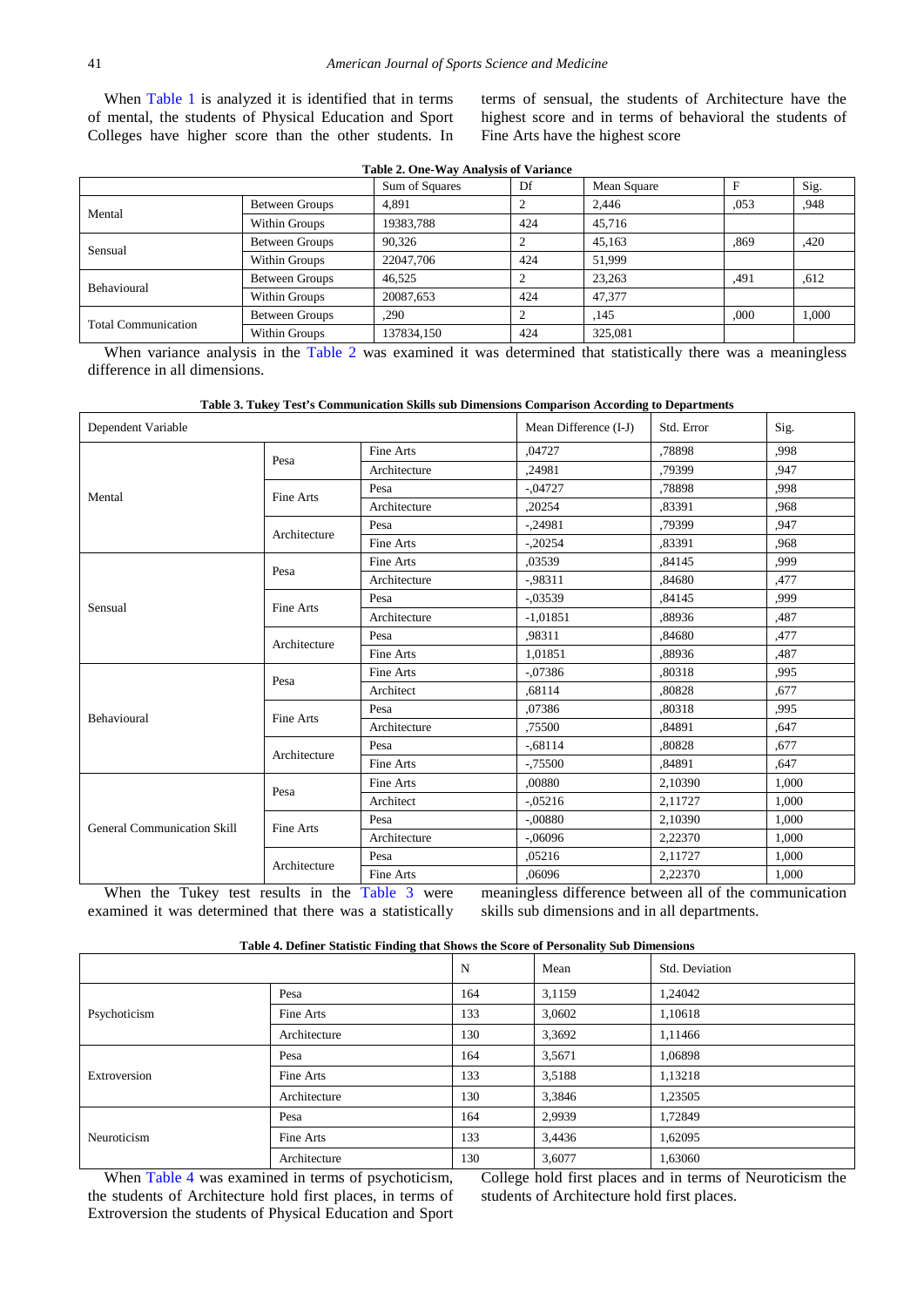<span id="page-3-0"></span>

| <b>ANOVA</b> |                      |                |     |            |       |      |  |
|--------------|----------------------|----------------|-----|------------|-------|------|--|
|              |                      | Sum of Squares | Df  | MeanSquare |       | Sig. |  |
| Psychoticism | <b>BetweenGroups</b> | 7.232          |     | 3.616      | 2,678 | ,070 |  |
|              | WithinGroups         | 572.595        | 424 | 1.350      |       |      |  |
| Extroversion | <b>BetweenGroups</b> | 2.510          |     | 1.255      | .964  | .382 |  |
|              | WithinGroups         | 552,234        | 424 | 1,302      |       |      |  |
| Neuroticism  | <b>BetweenGroups</b> | 30.231         |     | 15.116     | 5,446 | ,005 |  |
|              | WithinGroups         | 1176,813       | 424 | 2.776      |       |      |  |

**Table 5. One way Variance Analysis that shows the difference between personality sub dimensions and departments** 

The result of variance analysis test in [Table 5,](#page-3-0) it has been examined that the statistical difference in terms of Neuroticism.

**Table 6. The Tukey test that shows the comparison of Personality Sub dimensions According to**

<span id="page-3-1"></span>

| DependentVariable |                                                   | MeanDifference (I-J) | Std. Error                                                                                                                                                                                                                                                | Sig.   |       |
|-------------------|---------------------------------------------------|----------------------|-----------------------------------------------------------------------------------------------------------------------------------------------------------------------------------------------------------------------------------------------------------|--------|-------|
|                   |                                                   | Fine Arts            | ,05570                                                                                                                                                                                                                                                    | ,13560 | .911  |
|                   | Pesa                                              | Architecture         | $-.25338$                                                                                                                                                                                                                                                 | ,13646 | ,153  |
| Psikotizm         | Fine Arts                                         | Pesa                 | $-.05570$                                                                                                                                                                                                                                                 | ,13560 | .911  |
|                   |                                                   | Architecture         | $-.30908$                                                                                                                                                                                                                                                 | ,14332 | ,080  |
|                   | Architecture                                      | Pesa                 | ,25338                                                                                                                                                                                                                                                    | ,13646 | ,153  |
|                   |                                                   | Fine Arts            | ,30908                                                                                                                                                                                                                                                    | ,14332 | ,080  |
|                   | Pesa                                              | Fine Arts            | .04828                                                                                                                                                                                                                                                    | ,13317 | ,930  |
|                   |                                                   | Architecture         | ,18246                                                                                                                                                                                                                                                    | ,13402 | ,362  |
| Extroversion      | Fine Arts                                         | Pesa                 | $-.04828$                                                                                                                                                                                                                                                 | ,13317 | .930  |
|                   |                                                   | Architecture         | ,13418                                                                                                                                                                                                                                                    | ,14075 | ,607  |
|                   | Architecture                                      | Pesa                 | $-18246$                                                                                                                                                                                                                                                  | ,13402 | ,362  |
|                   |                                                   | Fine Arts            | $-13418$                                                                                                                                                                                                                                                  | ,14075 | ,607  |
|                   | Pesa                                              | Fine Arts            | $-44971$                                                                                                                                                                                                                                                  | ,19440 | ,055  |
|                   |                                                   | Architecture         | $-.61379*$                                                                                                                                                                                                                                                | ,19564 | 0.005 |
| Neuroticism       | Fine Arts                                         | Pesa                 | ,44971                                                                                                                                                                                                                                                    | ,19440 | ,055  |
|                   |                                                   | Architecture         | $-16408$                                                                                                                                                                                                                                                  | ,20547 | ,704  |
|                   | Architecture                                      | Pesa                 | $.61379*$                                                                                                                                                                                                                                                 | ,19564 | ,005  |
|                   |                                                   | Fine Arts            | ,16408                                                                                                                                                                                                                                                    | ,20547 | ,704  |
|                   | When Table Course received it may identified that |                      | $Dlocal = 1, Dlocal = 1, Dlocal = 1, Dinitial = 1, Dinitial = 1, Dinitial = 1, Dinitial = 1, Dinitial = 1, Dinitial = 1, Dinitial = 1, Dinitial = 1, Dinitial = 1, Dinitial = 1, Dinitial = 1, Dinitial = 1, Dinitial = 1, Dinitial = 1, Dinitial = 1, D$ |        |       |

When [Table 6](#page-3-1) was examined, it was identified that there were statistical differences between the students of

Physical Education and Sport College and the students of Architecture.

|              |                    | Mental   | Emotional           | Behavioral |  |
|--------------|--------------------|----------|---------------------|------------|--|
|              | N                  | 427      | 427                 | 427        |  |
|              | PearsonCorrelation | $-.035$  | ,037                | ,002       |  |
| Psychoticism | $Sig. (2-tailed)$  | ,466     | .442                | .975       |  |
|              | N                  | 427      | 427                 | 427        |  |
|              | PearsonCorrelation | $,100^*$ | $,122$ <sup>*</sup> | $,116^*$   |  |
| Extroversion | $Sig. (2-tailed)$  | .039     | ,011                | .017       |  |
|              | N                  | 427      | 427                 | 427        |  |
|              | PearsonCorrelation | ,078     | $,171$ **           | ,059       |  |
| Neuroticsm   | $Sig. (2-tailed)$  | ,105     | ,000                | ,220       |  |
|              | N                  | 427      | 427                 | 427        |  |

In the result of conducted correlation analysis, there was a statistical and meaningful relationship determined between extroversion personality dimension and mental, emotional and behavioral communication skills.

# **4. Discussion and Result**

As a result of definer statistic analysis, it was determined that according to define analysis the student of physical education and sport colleges have better logical skill which is higher category of communication skill than the students of Architecture Faculty.

It is understood on the research which was made by Tepeköylü Öztürk and his friends in [\[17\],](#page-4-12) sportive university students' communication skills score is more than who are not active in sport fields.

Tepeköylü and etc.  $[18]$  indicated in the research with Physical Education and Sport College students that these students have quite advanced communication skills.

In a study of Soyer etal. [\[19\]](#page-4-14) it was seen that there was a positive relationship between participation to sportive activities and communication skills and primary education success level. According to this, while participation in sportive skills increases their communication level skills and success grade of secondary education also increase. Bayram [\[20\]](#page-4-15) observed an increment in communication skills at the end of 3 months regular sportive activity. Türkel [\[21\]](#page-4-16) examined that there is a positive relation